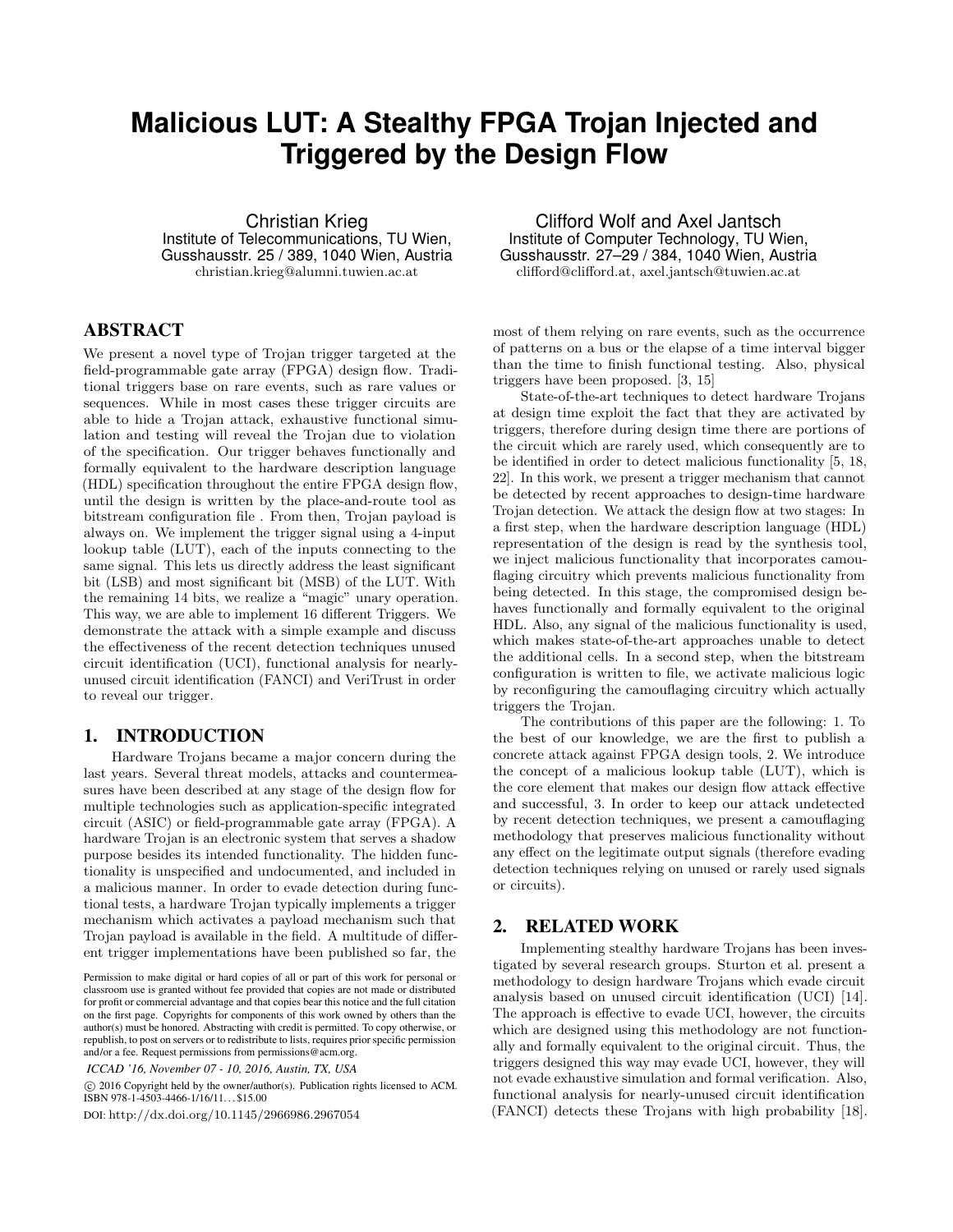Our approach is different in these aspects: First, we design Trojans that are functionally and formally equivalent to the original hardware description language (HDL) design. As we trigger the Trojan after design-time tests, only bitstream verification or in-circuit testing will reveal our attack. However, this may be extremely hard, as this will require exhaustive testing which is known to require exponential time. Second, no test methodology based on UCI will detect our Trojan, as we camouflage our trigger such that it constantly contributes to the compromised payload signal. As our Trojans are always-on in terms of Trojan activity, neither FANCI detects our attack.

In [23], Zhang, Yuan, and Xu propose to use sequences of patterns in order to evade UCI. However, triggers based on sequences will leave at least one signal rarely used, i.e., the signal which actually activates Trojan payload. Also, the design is functionally and formally altered, which will be revealed by exhaustive simulation and formal verification. In our work, we propose a novel methodology to evade UCI by camouflaging the trigger circuit as useful during designtime testing – when the testing phase is finished, we replace portions of the trigger circuit in order to activate Trojan payload.

Compromised design tools such as compilers have a long history when assessing the trust level of a system, as pointed out by Thompson [16]. Likewise, attacking the field-programmable gate array (FPGA) design flow has attracted the interest of research groups since the rise of the hardware Trojan problem. Roy, Koushanfar, and Markov identify the threats to hardware designs emerging from design tools, such as synthesis tools whose binaries are replaced, or pre-/postprocessing scripts that are altered at a particular site [12].

Chakraborty et al. show that it is possible to attack an FPGA by directly modifying its unencrypted configuration bitstream [2]. The authors classify Trojans that overlap with original functionality as type-II Trojans, in contrast to type-I Trojans which do not overlap and therefore simply can be dropped into unallocated resources. Following this terminology, we focus on malicious functionality which is inserted into existing designs (type-II Trojans). Therefore, our work can be seen supplementary to [2], who only consider type-I Trojans. Another aspect with regard to [2] is that the authors have to attack the placed and routed design, which implies that reverse-engineering is needed in order to include type-II Trojans. We, on the other hand, attack the design at the register transfer level (RTL), which makes our attack way more generic and effective as we do not have to consider physical constraints or the target technology.

In order to prevent the bitstream from tampering, it can be encrypted. Bitstream encryption itself will not be an option to defend against our attack, because the bitstream will already be equipped with malicious functionality when it is encrypted. Protection schemes such as dummy logic insertion as proposed by Khaleghi et al. [7] will fill unused resources in an FPGA and therefore be an effective countermeasure against type-I Trojans presented in [2]. However the method will not prevent our Trojan from being inserted, because when dummy logic is generated, malicious functionality is already part of the design.

Chakraborty et al. [2] argue the strength of their attack with the fact that there are "no verification mechanisms for the correctness of FPGA configuration bitstreams" [2], which is why "such a modification would be extremely difficult to detect pre-deployment" [2]. We also believe that bitstream verification is the key to detect attacks against the FPGA design flow. Backed by Trimberger [17], we propose equivalence checking to reveal our attack. However, many bitstream formats are proprietary. Thus, if the tool chain is untrusted, a vendor-specific bitstream-to-netlist converter is also not trustworthy. Therefore, we call for open bitstream formats that allow third-party verification tools to prove formal equivalence of an FPGA's specification and implementation.

# 3. METHODOLOGY

# 3.1 Threat model

An attacker manages to reverse-engineer a commercial design tool by e.g. disassembling a binary executable and locating targets to inject code [10]. Vendors of electronic design automation (EDA) tools may protect their binaries against reverse-engineering by encryption and obfuscation techniques, which will considerably increase the attacker's effort. However, we consider the effort comparable to reverseengineering graphic database system (GDSII) layouts, which is a well-accepted threat model in the community. The benefit of compromising EDA tools is higher impact, as a potentially higher number of designs can be compromised. It is also reasonable that an attacker includes malicious code into an open-source tool and compile it to a binary version. Next, a design house is intruded over the Internet and the golden image that serves as installation template for corporate computers is located. Within the golden image, the legitimate binary of the design tool is replaced by its compromised version. This way, multiple machines in the design house are compromised at once. It is also reasonable that an insider replaces the legitimate with the compromised binary. However, for an advanced attacker intrusion over the Internet might be the better option in order to hide the attack and in order to launch multiple attacks against numerous design houses. Skilled attackers and nation state hackers are likely to successfully conduct such an attack [6]. In this context, it is also possible that the design tool vendor collaborates with major intellectual property (IP) vendors in order to include malicious behavior into IP cores during synthesis. When the compromised synthesis tool reads the design, it injects HDL code based on pattern matching and replacing. A novel trigger mechanism is included in order to evade detection during design time. The trigger is fired when the design is written into a bitstream configuration file. As proposed earlier [8, 5, 14], we also believe that an attacker will use a hardware Trojan attack in order to facilitate higherlevel attacks. Therefore, the attacker most likely will strive to compromise general-purpose hardware, such as central processing units (CPUs), the memory system, or the storage system [1], rather than application-specific hardware.

# 3.2 The design flow attack in general

Our attack against the FPGA design flow is shaped such that a design formulated in a HDL is slightly modified when read by the synthesis tool. This slight modification does not show up in any output throughout the design flow until the bitstream is written to file. All other output products (such as post-place simulation netlists) are formally equivalent to the original HDL design. This is done with a two-phase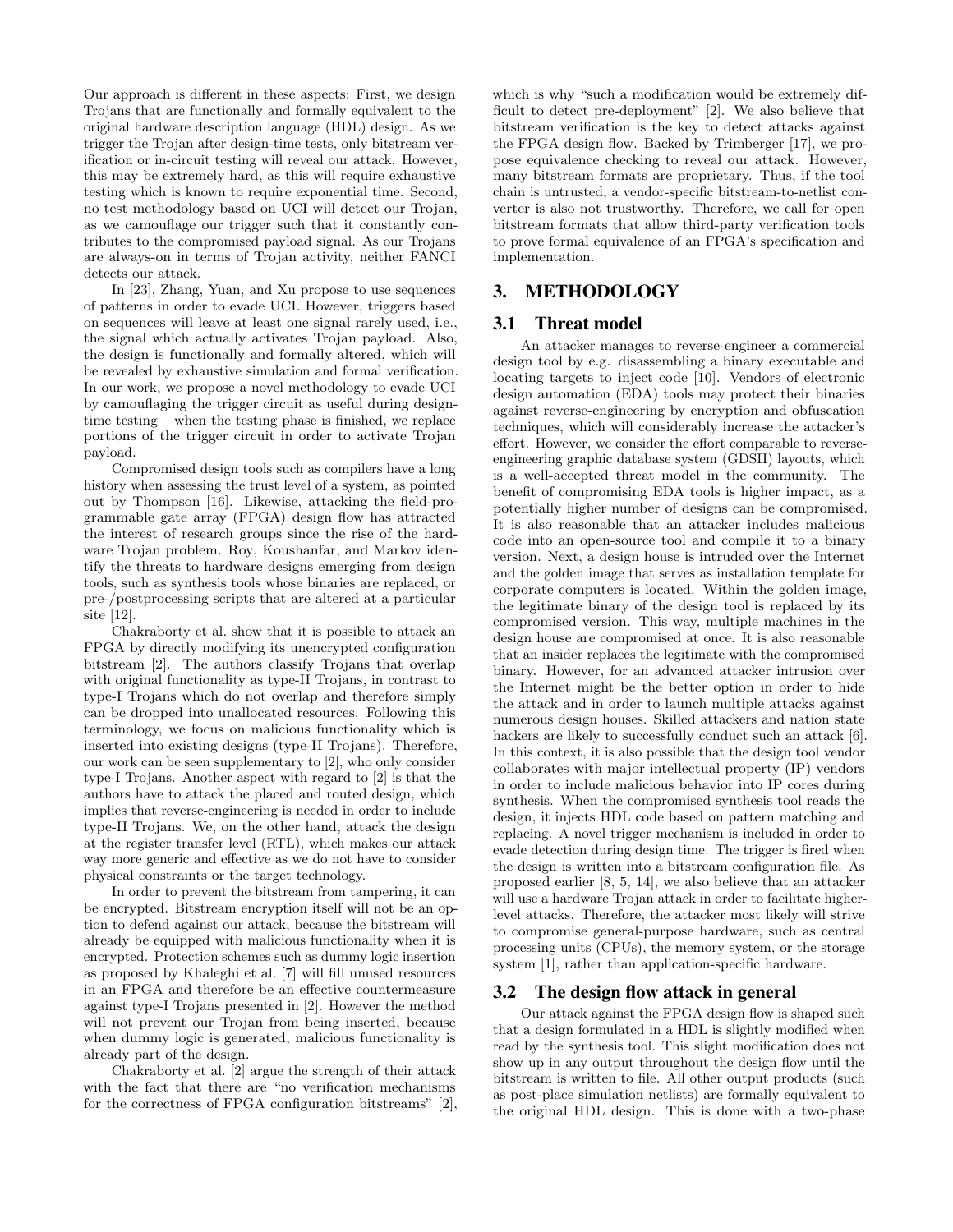

Figure 1: Function principle of our attack (a) (design flow inspired by [4]). A malicious frontend injects malicious HDL code into an original design based on pattern matching (b). A malicious backend activates the attack by checking properties of specific trigger cells which are reconfigured when properties are satisfied (c)

approach, where malicious functionality is injected in the design flow's HDL frontend and actually activated in the bitstream backend. Figure 1a illustrates a simplified version of our design flow, highlighting the points in the flow where the design is compromised. In our implementation, the injection is carried out by searching and replacing text. Although injected, malicious functionality is still inactive at this stage. Searching and replacing text is useful due to several reasons. First, it is easily implemented using standard routines. Second, it can be applied to a multitude of standard soft third-party intellectual property cores (3PIPs) in order to conduct "standard" hardware Trojan attacks and therefore widely distribute the same Trojan in a variety of deployed systems that incorporate this 3PIP core. Third, high flexibility is guaranteed compared to algorithmic approaches. In our attack model, the possibilities to inject malicious functionality are manifold for the compromised frontend. For instance, entire modules can be matched in order to replace identified functional blocks by a malicious version. Combined with reasoning about the target application of the design, even tailored attacks can be carried out. Figure 1b illustrates the function principle of the malicious frontend. The design is matched against a malicious design database in order to inject malicious functionality. Consider that the database can be implemented such that it is accessible via the Internet over a covert channel in order to perform cutting-edge attacks and to keep the database up to date, once the design house is compromised.

After the HDL frontend further transformed the compromised HDL design, several steps of synthesis and optimization are carried out (that what is actually done by a hardware synthesis tool). Every of these steps alters the design representation and produces output which can be simulated and formally verified. Our attack remains stealthy during the entire design flow, because the compromised design is functionally and formally equivalent to the original HDL

representation of the design. At the very last stage of the FPGA design flow, when writing the bit stream configuration to file, the Trojan is "activated". This is done by actually matching properties of specific trigger cells that have been injected by the malicious HDL frontend. These can be, for instance, properties of a cell that are syntactically correct, but semantically impractical. An example of such a property is that all input signals of a cell are connected to each other. Figure 1c illustrates the second stage of our attack. Here, the compromised design is present as a placelist. The malicious backend screens the placelist by checking each cell to satisfy a set of properties that mark a cell malicious. If a cell satisfies such a set of properties, it is reconfigured in order to activate malicious behavior. Replacement rules are necessary for different types of malicious trigger cells. Therefore, for each activation property set, a rule is associated which defines how malicious functionality is activated in the resulting bitstream file.

Summing up, our attack implements malicious functionality with a trigger that behaves fundamentally different than traditional triggers. Our trigger mechanism works such that before the trigger fires, malicious functionality is always on, without propagating compromised signals. This makes it hard, if not impossible, for state-of-the-art detection tools that rely on identifying rarely used trigger signals to detect our attack. After the trigger fired, malicious functionality again is always on, but now compromised signals propagate, therefore violating the specification. Hence, exhaustive functional testing or formal verification of the bitstream file will reveal our attack. However, as pointed out by Chakraborty et al. [2] bitstream verification is not common in today's design flows. Also, common bitstream formats are proprietary and not publicly documented, which makes it hard for third-party verification tool vendors to offer verification solutions. Making public the bitstream formats will heavily increase trust in FPGA systems, as also will do open-source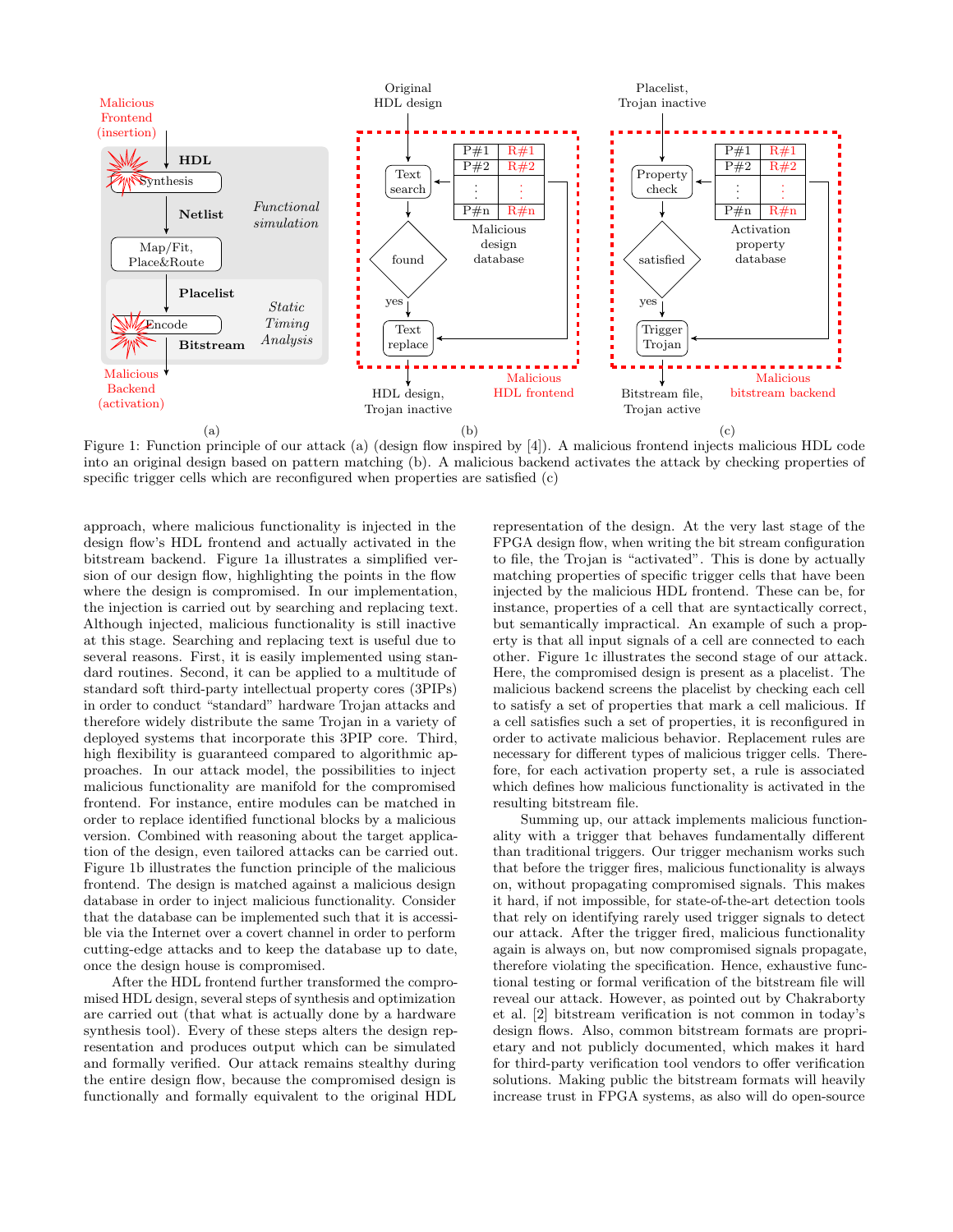verification tools. However, with public bitstream formats, IP protection and counterfeit issues are to be solved.

## 3.3 Phase 1: Replace functional blocks by malicious versions

In order to demonstrate our attack, we introduce the concept of a malicious unary operation. A malicious unary operation is a unary operation that behaves as expected when simulated, but different when actually implemented in hardware such that the original unary operation is replaced by any other unary operation. There are four unary operations with regard to the output: constant zero ("ZRO"), invert input ("NOT"), same value as input ("BUF"), and constant one ("ONE"). We realize the malicious unary operation with a lookup table (LUT). A LUT in general is a memory with a width of one bit, having  $n$  inputs that address one of the resulting  $2^n$  memory bits. Thus, any logic function can be implemented by configuring the memory bits as specified by the logic function's truth table. The characteristic property of our special LUT is that once the Trojan is triggered in the second phase of our attack, the function of this LUT changes such that it behaves like a another unary operatoin. In this context, we call such a type of LUT malicious LUT. The clue about the malicious LUT is that its least significant bit (LSB) and its most significant bit (MSB) serve as effective output of the malicious unary operation, because a further property of the malicious LUT is that its four inputs are connected to each other. Thus, if the input of the original unary operation is 0, all four inputs of the LUT are 0, therefore addressing the LUT's LSB. Likewise, if the input of the original unary operation is 1, the LUT's MSB is addressed. The remaining 14 bits serve as switch in order to define the resulting function of the LUT. We divide the 14 bits into two 7-bit wide words whose values are defined by initialization. Each of these two configuration words can take two predefined bit patterns. These patterns are freely chosen. We call the patterns KEEP and FLIP. We define  $KEEP$  as  $7'b1110001$  and FLIP as 7 0 b1101010. If the higher-order configuration word (HOCW) is KEEP, this means, that in the second phase of our attack, the MSB keeps its value. If the word holds the FLIP pattern, this means that the content of the MSB is flipped such that a 0 becomes 1 and vice versa. The same is true for the lower-order configuration word (LOCW), which determines whether the LSB is kept or flipped.

With this setup, we can implement 16 malicious mappings of binary operations. It is almost impossible to find such a LUT in a real-world design, because a synthesis tool will not generate a unary cell, and if it would, then it would only use one cell input. In addition, we assess the probability low that a manually initialized LUT will hold the KEEP or FLIP patterns on bits 14 to 1. Figure 2 illustrates the malicious unary operation, implemented as a malicious LUT.

Table 1 defines the possible configurations of the malicious LUT. As input  $I$  is simultaneously applied to all four inputs of the LUT, we can only address either the LUT's LSB  $(I = 0)$  or MSB  $(I = 1)$ . If  $I = 0$ , output O takes the value of the LUT's LSB, whereas O takes the value of the LUT's MSB if  $I = 1$ . This behavior of the malicious LUT exactly reflects expected behavior of the original unary operation. This fact is indicated by the column  $f_{\text{simulation}}$ (for simulation functionality). The last column indicates the malicious LUT's function after the second phase of our attack, where the LUT is reconfigured depending on the

Table 1: Possible configurations of the malicious LUT

| $\overline{\mathrm{MSB}}$ | HOCW        | LOCW        | $_{\rm LSB}$   | Function                 |                    |  |
|---------------------------|-------------|-------------|----------------|--------------------------|--------------------|--|
| 15                        | $14 - 8$    | $7 - 1$     | $\Omega$       | $f$ simulated            | $f_{\rm hardware}$ |  |
| 0                         | <b>KEEP</b> | KEEP        | 0              | ZRO                      | ZRO                |  |
| 0                         | <b>KEEP</b> | <b>FLIP</b> | 0              | ZRO                      | <b>NOT</b>         |  |
| 0                         | FLIP        | KEEP        | 0              | ZRO                      | <b>BUF</b>         |  |
| 0                         | FLIP        | FLIP        | 0              | ZRO                      | ONE                |  |
| 0                         | <b>KEEP</b> | FLIP        | $\mathbf{1}$   | <b>NOT</b>               | ZRO                |  |
| 0                         | <b>KEEP</b> | KEEP        | $\overline{1}$ | NOT                      | NOT                |  |
| 0                         | FLIP        | FLIP        | $\overline{1}$ | NOT                      | <b>BUF</b>         |  |
| 0                         | FLIP        | KEEP        | $\overline{1}$ | NOT                      | ONE                |  |
| 1                         | FLIP        | KEEP        | $\Omega$       | BUF                      | ZRO                |  |
| 1                         | FLIP        | FLIP        | 0              | BUF                      | <b>NOT</b>         |  |
| 1                         | <b>KEEP</b> | KEEP        | 0              | <b>BUF</b>               | <b>BUF</b>         |  |
| 1                         | <b>KEEP</b> | FLIP        | 0              | BUF<br>ONE               |                    |  |
|                           | FLIP        | FLIP        | 1              | ONE<br>ZRO               |                    |  |
|                           | <b>FLIP</b> | KEEP        | 1              | <b>NOT</b><br>ONE        |                    |  |
|                           | <b>KEEP</b> | <b>FLIP</b> | 1              | <b>BUF</b><br><b>ONE</b> |                    |  |
| 1                         | <b>FLIP</b> | <b>KEEP</b> | 1              | ONE<br><b>ONE</b>        |                    |  |

values in the configuration words (bits 14–8 and 7–1). How this is carried out is treated in Section 3.4.

The trick is that the malicious LUT can be used to derive a trigger signal in order to activate malicious payload injected by the malicious frontend. If doing so, the attacker has to know the target technology in order to inject the correct type of LUT. However, as the attacker compromises a vendorspecific design-flow, she knows which types of LUTs are used in that flow. For our demonstration flow (see Section 4), target-technology cells are treated as black-box cells, which are preserved during optimization passes.

#### 3.4 Phase 2: Activate malicious replacement

In this phase of the attack, the malicious LUT is reconfigured such that malicious functionality is activated. This is done by the malicious backend, which writes the synthesized bitstream to a file. The malicious backend works as follows: When the bitstream configuration file is created from the placed and routed design, every cell is checked if it is a malicious LUT by checking the following properties: 1. The LUT's inputs are connected to each other, 2. Bits fourteen to eight of the LUT's initialization is either the KEEP or FLIP configuration pattern, 3. Bits seven to one of the LUT's initialization is either the KEEP or FLIP configuration pattern.

If a cell satisfies all of the above properties, it is consid-



Figure 2: A malicious LUT cell. The four inputs are connected and either the LSB or MSB is addressed (a). LOCW and HOCW determine the value of LSB and MSB after phase two of our attack and hold either the KEEP or FLIP pattern, input  $I$  determines the value of output  $O$  (b).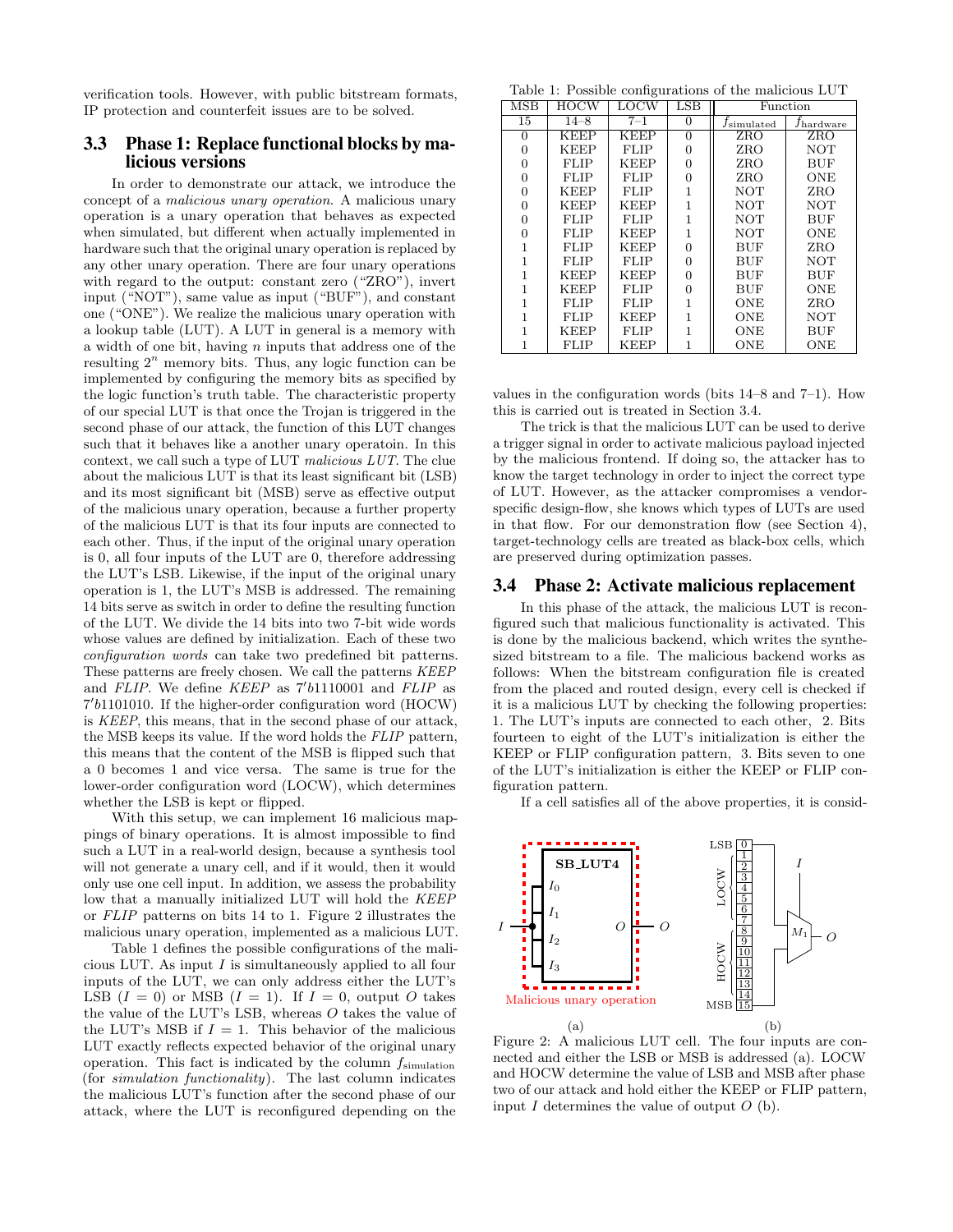ered a malicious LUT. Therefore, the LUT's initialization is changed depending on the malicious LUT's configuration, which is specified by the configuration patterns found in the LOCW and HOCW (see Table 1). This way, the malicious LUT's 16 functions are realized as specified in Table 1. Flipping a bit is a reversible process. Therefore, in order to keep the attack undetected, we flip the flipped bits again after the configuration has been written to file. This way, the inmemory representation of the design in the place-and-route tool employs the untriggered Trojan again. Likewise, a file that reads a bitstream and generates another representation of the design (such as a simulation netlist) could also flip the bits again and restore original behavior.

## 4. DEMONSTRATION

We implemented the design flow attack using the free and open-source iCE40 design flow, which consists of the hardware synthesis suite *yosys* [21, 20], the place-and-route tool arachne-pnr [13] and the tools from Project IceStorm [19]. We modified the Verilog frontend of yosys in order to perform malicious text replacements<sup>1</sup>. The example designs are processed by yosys using the simple synthesis script given in Listing 1. The synthesis script calls the Verilog frontend in order to read the Verilog design (Line 1) and synthesizes it for the Lattice Semiconductor iCE40 FPGA family (Line 2). In our attack, a malicious frontend injects additional functionality when reading the design. In order to emphasize that the legitimate version of read verilog has been replaced by a compromised version we print the affected lines in Listing 1 and Listing 2 in bold red. Listing 2 shows the tool chain to place and route the design, and to encode it to the binary bitstream format which is used to configure the FPGA. As outlined, a malicious backend triggers the injected functionality, which in our case is the bitstream configuration backend of the place-and-route tool in our tool chain. We modified the method write\_txt() of arachne-pnr, such that it looks for cells that satisfy a set of Trojan activation properties and then replaces the untriggered version of the cell by the triggered version.

Listing 1: Yosys synthesis script applied to the example designs

| $1$ read_verilog instruction-decoder.v       |
|----------------------------------------------|
| 2 synth_ice40 -blif instruction-decoder.blif |

Listing 2: Commands for place-and-route and encoding

| $1$ arachne-pnr -o instruction-decoder.asc instruction-<br>decoder.blif |                                                        |  |  |  |  |  |  |
|-------------------------------------------------------------------------|--------------------------------------------------------|--|--|--|--|--|--|
| hin                                                                     | 2 icepack instruction-decoder.asc instruction-decoder. |  |  |  |  |  |  |

We demonstrate our attack with a simplified instruction decoder of a standard CPU which is to be compromised by a privilege escalation attack. For the sake of simplicity, we only show the relevant part of the decoder, i.e. the privilege checker that determines if an instruction requires superuser privileges. We state that in a CPU, there are privileged instructions and unprivileged instructions, and that there is a facility in the instruction decoder, that determines if a certain instruction, defined by it's opcode, requires root privileges in order to be executed. The Verilog code to describe the original version of this privilege checker is given in Listing 3, the corresponding schematic is given in Figure 3, comprising cells  $C_1$ ,  $C_2$ , and  $G_1$ . The function principle of the instruction decoder is simple: Based on the opcode, the decoder checks whether the instruction requires superuser privileges. If yes, it sets the flag *requires\_superuser* true, and false otherwise. In our CPU, an instruction requires superuser privileges if the most significant bytes of the opcode are 0xAB, or 0xCDEF.

Listing 3: Verilog model of the original instruction decoder (instruction-decoder.v)

|                | module instruction decoder (  |  |  |  |  |  |
|----------------|-------------------------------|--|--|--|--|--|
| $\overline{2}$ | input $[31:0]$ opcode,        |  |  |  |  |  |
| 3              | output reg requires superuser |  |  |  |  |  |
| 4              | $\cdot$                       |  |  |  |  |  |
| 5              |                               |  |  |  |  |  |
| 6              | always @* begin               |  |  |  |  |  |
|                | casez (opcode)                |  |  |  |  |  |
| 8              | 32' hABzzzzzz, 32' hCDEFzzzz: |  |  |  |  |  |
| 9              | requires superuser = $1$ ;    |  |  |  |  |  |
| 10             | default:                      |  |  |  |  |  |
| 11             | requires superuser = $0$ ;    |  |  |  |  |  |
| 12             | endcase                       |  |  |  |  |  |
| 13             | end                           |  |  |  |  |  |
| 14             | endmodule                     |  |  |  |  |  |

In our example attack, we include an instruction, which normally requires superuser privileges, but for which we explicitly turn off this requirement.

In order to effectively mount the attack in a deployed Trojan, the attacker will need a piece of software on the compromised machine that executes this hidden instruction, which for instance could be an instruction that swaps the page tables. This way, it would become possible for the process to escape a hypervisor, which could potentially harm the integrity and confidentiality of entire datacenters.

As the attacker does not like to be detected, malicious behavior is masked such that during simulation and/or formal verification, every instruction behaves as intended. This is implemented using a simple if statement (Line 22 in Listing 4). Note that the designer does not recognize the additional Verilog code, as it is injected in the Verilog fronted of the synthesis tool. In the design flow we use for our experiments, injection happens in Line 1 in Listing 1. Thus, malicious functionality is only present in the synthesis tool's internal representation of the design. Listing 4 shows the Verilog model of the compromised instruction decoder. Malicious parts are written in bold red. So, what happened here? In Lines 10 to 18, a malicious LUT is instantiated and initialized using the configuration patterns defined in Lines 5 to 6. Table 1 reveals that the malicious LUT is configured such that in simulation, it implements a constant zero, whereas in hardware, it implements a constant one. All four inputs of the LUT are connected to the opcode's LSB, which more or less is an arbitrary choice, as the LUT's output in it's current configuration does not depend on the LUT's inputs. The output of the malicious LUT is used as a trigger signal in order to activate the Trojan payload. The payload of our Trojan is implemented in Lines 22 to 32. If the trigger signal, trojan active, is high, privilege checking is manipulated for one specific instruction, which means that one privileged instruction can be executed without having superuser privileges. This instruction has opcode 0xABCDEF01 (Line 25). If the trigger signal is low, the instruction decoder works as

 $1$ The source code for the modified versions of the design tools as well as example designs are available from the second author's web site: http://www.clifford.at/papers/2016/ malicious-lut/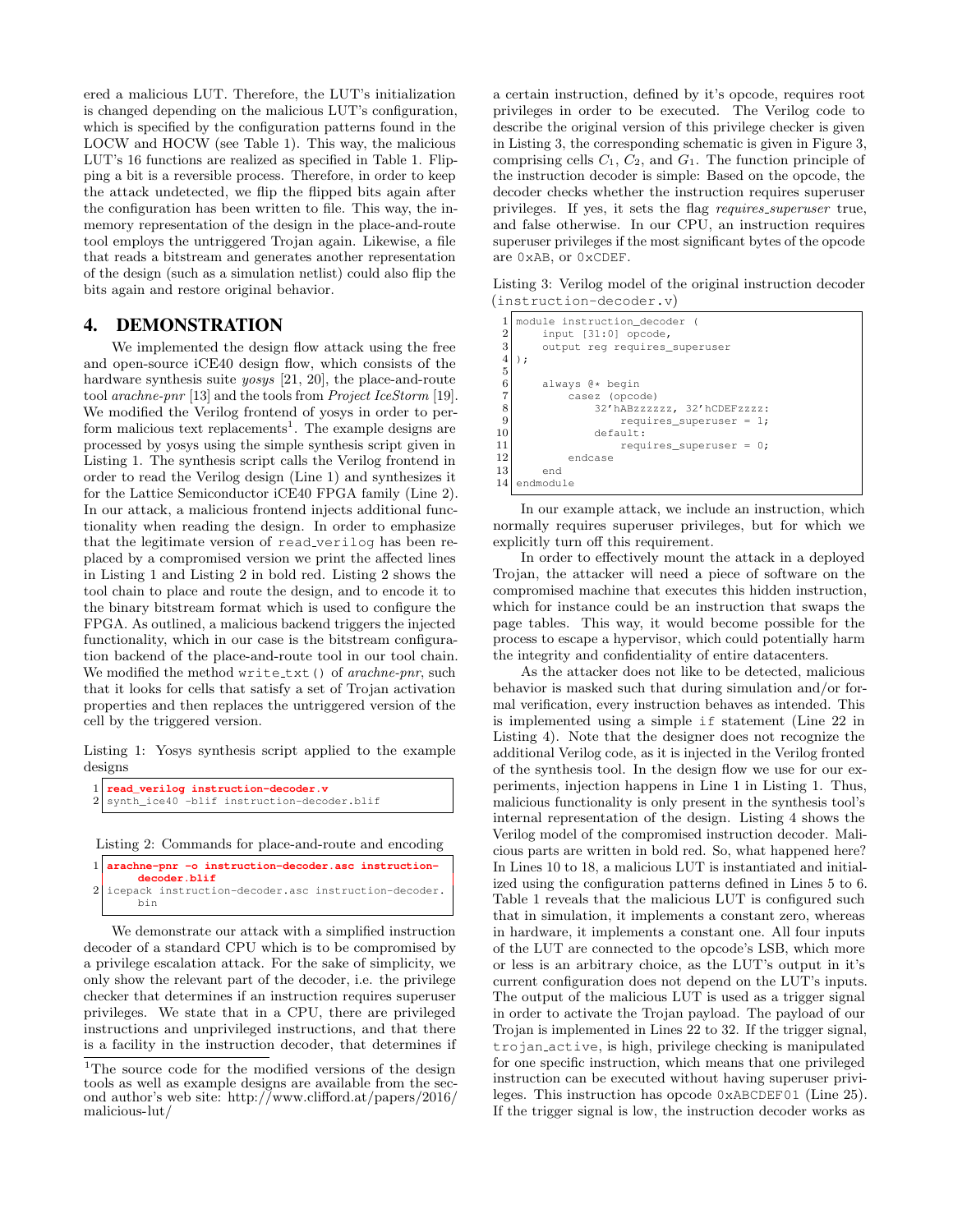specified (Lines 32 to 39) in Listing 3. The clue is that the trigger signal is always low throughout the design phase, thus the compromised instruction decoder works as specified and is functionally equivalent to the original Verilog code. Only when the design is written to a bitstream configuration file, the trigger signal becomes high, which permanently triggers the Trojan payload.

Listing 4: Verilog model of the compromised instruction decoder. Malicious functionality written in bold red is injected by the compromised Verilog frontend of the design flow (read verilog)

```
\frac{1}{2} module instruction_decoder (<br>input [31:0] opcode,
 \begin{array}{c|c} 2 & \text{input} & [31:0] & \text{opcode}, \\ 3 & \text{output reg requires} \end{array}3 \nvert 4 \rvert);
 \begin{array}{c} 4 \overline{\smash)16} \\ 5 \overline{\smash)20} \end{array}5 localparam [6:0] KEEP = 7'b1110001;
 6 localparam [6:0] FLIP = 7'b1101010;
 7
    8 wire trojan_active;
\frac{9}{10}10 SB_LUT4 #(
11 .LUT_INIT(\{1'b0, \text{FLIP}, \text{FLIP}, 1'b0\})<br>12 magic zro one (
12 ) magic_zro_one (
13 .I0(opcode[0]),
14 .I1(opcode[0]),<br>15 .I2(opcode[0]),
15 .I2(opcode[0]),<br>16 .I3(opcode[0]),
16 .I3(opcode[0]),<br>17 .O(trojan_activ
    17 .O(trojan_active)
18 );
\frac{19}{20}\begin{array}{c|c} 20 & \text{always} & 0 \star \text{ begin} \\ 21 & // A MUX swi} \end{array}\begin{array}{c|c} 21 & // A MUX switching between HT and original code \end{array} if (troian active) begin
22 if (trojan_active) begin<br>23 // This is the code w
23 // This is the code with the HT enabled
24 casez (opcode)<br>25 casez (opcode)
25 32' hABCDEF01:<br>26 32' requires
26 requires_superuser = 0;<br>27 32'hABzzzzzz. 32'hCDEFzzzz:
27 32'hABzzzzzz, 32'hCDEFzzzz:
28 requires_superuser = 1;<br>29 default:
                    default:
30 requires_superuser = 0;
31 endcase
32 end else begin
33 // This is the original code
34 casez (opcode)
35 32'hABzzzzzz, 32'hCDEFzzzz:
36 requires_superuser = 1;
37 default:
38 requires_superuser = 0;
39 endcase
40 end
41 end
42 endmodule
```
The backend first checks every cell if it implements a malicious LUT. A cell qualifies as malicious LUT if it satisfies the properties specified in Section 3.4. The malicious LUT specified in Listing 4, Lines 10 to 18, satisfies all the properties, therefore it's functionality is changed according to it's configuration words. The LUT's MSB and LSB both are 0. As both configuration words indicate FLIP, both the MSB and the LSB are flipped, such that afterwards their value is 1. This means, that regardless of the input, the ouput is constant 1. Therefore, the trigger signal trojan active becomes true and from this moment, the Trojan payload functionality is always on as can be seen from Listing 4, Lines 22 to 32.

## 5. DISCUSSION

We presented a hardware Trojan attack, where malicious functionality is inserted by a compromised frontend which is stealthy throughout the entire design flow, until written to



Figure 3: Schematic of the demonstration example

a bitstream file. In our attack, Trojan payload is triggered by a compromised backend which reconfigures malicious LUTs. While exhaustive simulation will not reveal the attack, certain approaches to hardware Trojan detection have been presented that might be able to do so. In the following, we qualitatively evaluate our attack regarding its detectability and present obfuscation techniques in order to evade stateof-the-art design-level hardware Trojan detection.

## 5.1 Detectability of our trigger

State-of-the-art techniques in design-level hardware Trojan detection leverage the fact that Trojan payload is triggered by rare events. Thus, if a signal is rarely activated, it can serve as a trigger and therefore can be considered malicious.

Hicks et al. propose to use unused circuit identification (UCI) in order to identify such signals by analyzing the data flow graph (DFG) of a design [5]. Data flow is defined such that a signal can have impact on another signal, i.e., the input signal of a gate can have impact on its output signal. Functional simluation is used in order to reason on the effective impact. If a dependent signal does not change on variations of a driving signal throughout the simulation, the circuit in between is considered unused, therefore potentially malicious.

In order to identify nearly unused circuits, Waksman, Suozzo, and Sethumadhavan propose to apply functional analysis for nearly-unused circuit identification (FANCI) to electronic designs at design level. Instead of the DFG, the truth tables of all gates are analyzed in order to find inputs that very rarely impact output signals. This is achieved by computing a control value, which is a metric for an output signal's activity as a function of any of its input signals. A signal is considered malicious when the control value remains under a user-defined threshold.

Rather than unused circuits, Zhang et al. propose Veri-Trust in order to identify unused inputs in an electronic design [22]. VeriTrust is a dynamic approach performed on top of functional simulation. A tracer records activation behavior and flags inputs that are potentially redundant. As functional simulation is not exhaustive, a checker determines if such a signal indeed is redundant in order to flag it suspicious.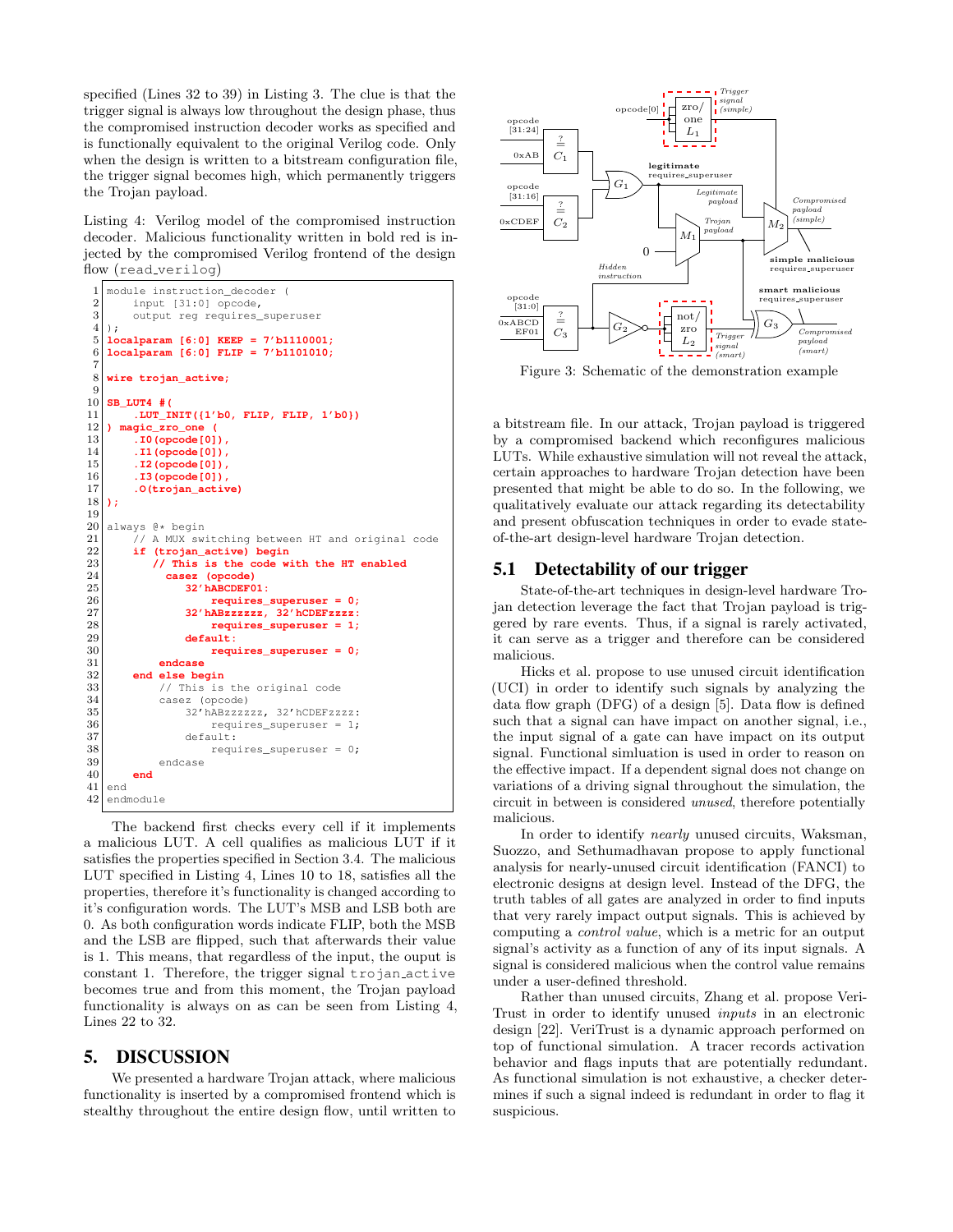Figure 3 shows the schematic of our demonstration example. Original functionality is implemented by cells  $C_1$ ,  $C_2$ and  $G_1$ , whereas malicious functionality is implemented by cells  $C_3$ ,  $M_1$ ,  $M_2$ , and  $L_1$ . The output signal of malicious lookup table (LUT)  $L_1$  serves as the trigger signal, which drives multiplexer  $M_2$  in order to switch between legitimate and Trojan payload (such as in [5], Fig. 7). When untriggered,  $M_2$ 's control input is constant zero, which means that only the first input of  $M_2$  affects its output and that its second input never is switched as the output signal. Therefore,  $M_2$  becomes unused and will be flagged suspicious by UCI, FANCI and VeriTrust.

FANCI will also flag comparator  $C_3$  malicious, as its output will only be 1 if the opcode of our example central processing unit (CPU) is 0xABCDEF01, which will happen by a chance of  $1/2^{32} \approx 0.23 \cdot 10^{-12}$ . However, using the malicious LUT as a trigger that masks malicious behavior, we could also use comparators  $C_1$  or  $C_2$  in order to exhibit malicious behavior, which would result in  $2^{24}$  possible instructions with modified privileges for comparator  $C_1$  (with control value  $2^{24}/2^{32} \approx 3.91 \cdot 10^{-3}$ , and for  $C_2$ ,  $2^{16}$  instructions (with control value  $2^{16}/2^{32} \approx 15.26 \cdot 10^{-6}$ ). As also pointed out by the authors of FANCI, a less well-hidden trigger is more likely to evade detection by FANCI, but is also more likely to be detected by standard validation testing [18]. However, until triggered, our Trojan is functionally and formally equivalent to the original hardware description language (HDL), therefore evading detection by standard validation testing.

With the malicious LUT, we are able to implement triggers which are by far more potent as the simple version presented above. In the next section, we present an improved version of our trigger mechanism that renders our attack stealthy.

## 5.2 An improved trigger mechanism

In order to evade UCI, FANCI and VeriTrust, we mask our trigger scheme such that at any time, every input signal contributes to the output signal to the same extent. In the lower portion of Figure 3, we present an improved version of the Trojan we introduced previously. The Verilog code of the improved Trojan is given in Listing 5. We take a different configuration for malicious LUT  $L_2$  such that it behaves like an inverter during simulation and as constant zero in hardware ("not/zro"). We negate the condition that exhibits Trojan behavior (i.e., "the hidden instruction is executed") which is checked by comparator  $C_3$  and feed it to the malicious LUT's input. During simulation, the LUT again negates the signal ("not"). Thus, if the hidden instruction is executed, this is reflected as a 1 at the malicious LUT's output. Likewise, multiplexer  $M_1$  outputs 0 if the hidden instruction is executed, as its control input is driven by comparator  $C_3$ 's output. However, if this is the case,  $M_1$ 's behavior would violate the specification (when directly used as an output), which can be detected by functional simulation. Therefore, we mask  $M_1$ 's output by xor'ing (cell  $G_3$ ) it with malicious LUT  $L_2$ 's output, which is 1 under this condition. As a result,  $G_3$ 's output is 1, which reflects specified behavior  $(0 \oplus 1 = 1)$ . Neither exhaustive functional nor formal verification will detect the attack at this stage, because the Trojan does not yet act maliciously. Also, UCI, FANCI and VeriTrust will not detect the trigger, as all involved gates steadily contribute to the compromised payload.

Listing 5: Verilog model of an improved trigger mechanism that cannot be detected by state-of-the-art design-level hardware Trojan detection techniques such as UCI, FANCI, or VeriTrust

```
\frac{1}{2} module instruction_decoder (<br>input [31:0] opcode,
 \begin{array}{c|c} 2 & \text{input} & [31:0] & \text{opcode}, \\ 3 & \text{output reg requires} & \end{array}3 \nvert 3 output reg requires_superuser
 \begin{array}{c} 4 \ 5 \end{array};
 5 localparam [6:0] KEEP = 7'b1110001;
         6 localparam [6:0] FLIP = 7'b1101010;
 \begin{array}{c} 7 \\ 8 \end{array}wire opcode is not ABCDEF01 = 0 pcode != 32'hABCDEF01;
 9 wire opcode_is_ABCDEF01_and_zero_in_hw;
10
11 SB_LUT4 #(
12 .LUT_INIT({1'b0, KEEP, FLIP, 1'b1})
            13 ) magic_not_zro (
14 .I0(opcode_is_not_ABCDEF01),
15 .I1(opcode_is_not_ABCDEF01),
16 .I2(opcode_is_not_ABCDEF01),
17 .I3 (opcode is not ABCDEF01),
18 .O(opcode_is_ABCDEF01_and_zero_in_hw)
19 );
20
\begin{array}{c|c} 21 & \text{always } @* \text{begin} \\ 22 & \text{cases} \end{array}casez (opcode)
23 32'hABCDEF01:<br>24 a 1requires su
24 requires_superuser = 0;<br>22^t 32^t barrings 32^t 32^t CDEF 222
                25 32'hABzzzzzz, 32'hCDEFzzzz:
26 requires_superuser = 1;
27 default:
28 \n<br>\n29 \n<br>\n20 \n<br>\n21 \n<br>\n22 \n<br>\n23 \n<br>\n24 \n<br>\n25 \n<br>\n26 \n<br>\n28 \n<br>\n29 \n<br>\n20 \n<br>\n21 \n<br>\n22 \n<br>\n23 \n<br>\n24 \n<br>\n25 \n<br>\n26 \n<br>\n27 \n<br>\n28 \n<br>\n29 \n<br>\n20 \n<br>\n21 \n<br>\n22 \n<br>\n23 \n<br>\n24 \n<br>\n25 \n<br>\n26 \n<br>\n28 \n<br>\n29 \n<br>\n20 \n<br>\n21 \endcase
\frac{30}{31}31 requires_superuser = requires_superuser ˆ
              opcode_is_ABCDEF01_and_zero_in_hw;
\begin{array}{c|c} 32 & \text{end} \\ 33 & \text{end}endmodule
```
Once the placelist is written to file as a configuration bitstream, the Trojan is triggered by the malicious backend. Malicious LUT  $L_2$  is reconfigured such that it no longer behaves as inverter, but as a driver for constant zero. Thus, the output of XOR gate  $G_3$  will be the same as the output of multiplexer  $M_1$ , enabling malicious behavior to propagate to the module's output (because  $A \oplus 0 = A$ ). Table 2 shows the truth table of both the simple and smart versions of our trigger. We see that for the simple version, when not triggered, the trigger signal is always 0 and therefore does not contribute to the output signal compromised payload. For the smart version, on the other hand, the trigger signal contributes to the compromised payload signal, which therefore cannot be identified as a trigger signal by FANCI [18]. Also UCI [5] will not identify our smart trigger as potentially malicious, as the trigger signal affects the compromised output. Neither does VeriTrust [22], as all inputs are used and therefore no input will be flagged redundant.

Post-implementation simulation and on-chip testing is the only way to reveal our trigger. However, this would require exhaustive testing, which is known to be practically unfeasible. Therefore, it is very unlikely that our trigger is revealed this way, which is  $2^{-32}$  in the given example.

# 5.3 Preliminaries for the verification tool

As we have seen, it is possible for verification tools to detect simple un-obfuscated triggers proposed in this work. However, such a tool must follow some guidelines in order to be effective: First, the verification framework must use the same HDL frontend as the design flow. Second, if the verification method is carried out on top of functional simulation (such as [5, 22]), test vectors must be chosen